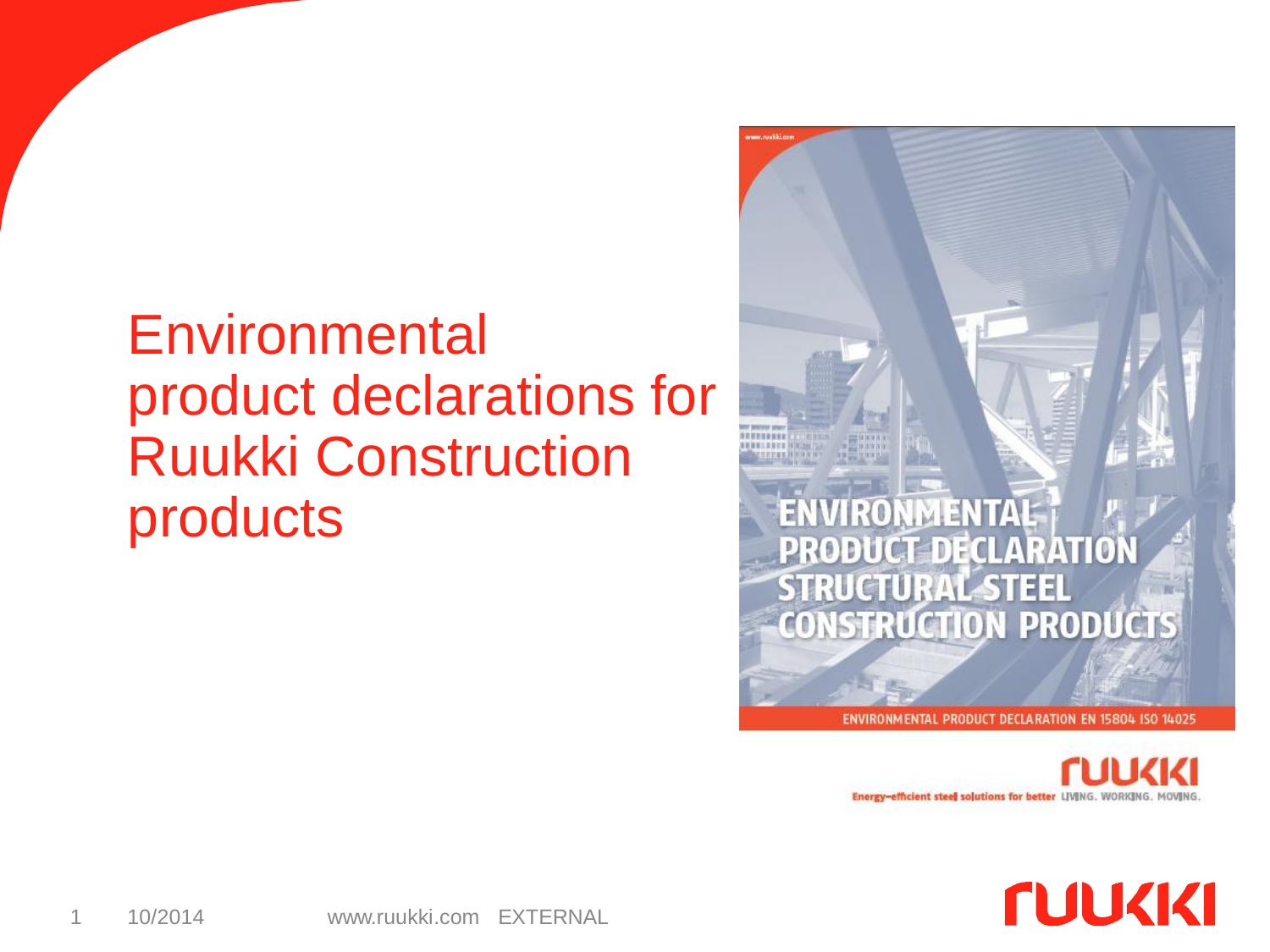#### Ruukki environmental product declarations

- **EPDs for Ruukki Construction products** 
	- Structural steel products for construction
	- Structural steel products for construction, European steel
	- Sandwich panels
	- Colour coated building products
	- Hot-dip galvanized building products
	- Tubular products, steel sections and piles
- Increased demand for
	- Calculation of building life cycle environmental impacts
	- EPDs enable credits in environmental assessment schemes (BREEAM, LEED)

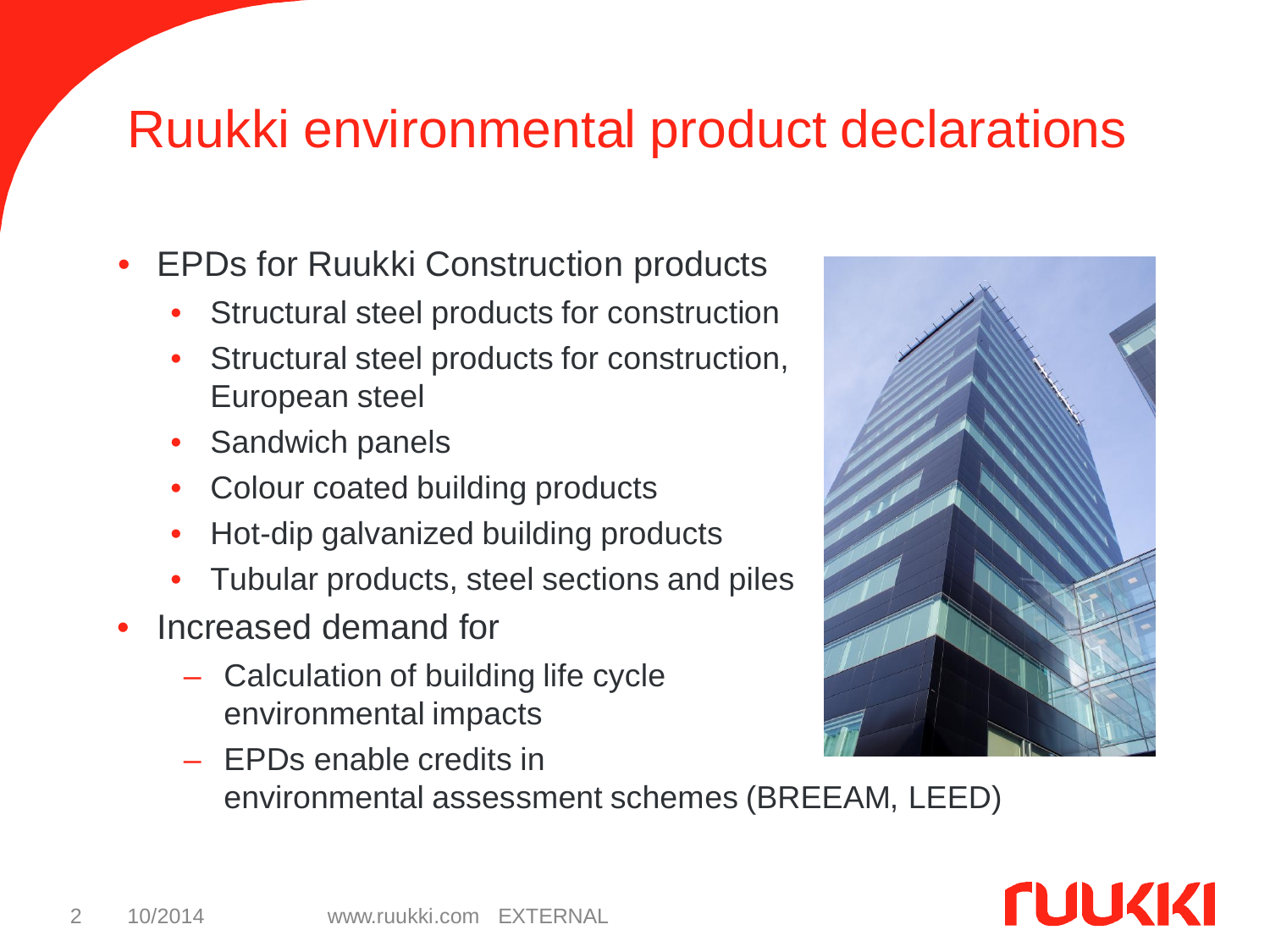#### Contents of the EPDs

- Product life cycle environmental impacts
- Product material content, including hazardous substances
- Environmental impacts and their management in production
- Environmental impacts and their management in sourcing and transportation
- **Packages**
- Waste management of the product and its package
- Safe installation and use

| <b>Maturial</b>        | Content (%) of<br>total product<br><b>weight</b> | Rame of<br><b>Ingredient</b> | <b>Meximum part</b><br>content <sub>N</sub><br>twhen? | <b>Contact N.</b><br>he index<br>total product<br>weight | <b>CAS</b> mamber                    | Disk and har ard<br>phreases and<br>other data on the<br><b>Ingradiant</b> |
|------------------------|--------------------------------------------------|------------------------------|-------------------------------------------------------|----------------------------------------------------------|--------------------------------------|----------------------------------------------------------------------------|
| Stopl                  | > 90                                             |                              |                                                       |                                                          |                                      |                                                                            |
|                        |                                                  | Iron (Fe)                    | 95.8                                                  | 91.9                                                     | 7439-89-6                            | ٠                                                                          |
|                        |                                                  | Manganese (Mn)               | 17                                                    | 1.64                                                     | 7439-96-5                            | $\sim$                                                                     |
|                        |                                                  | Silicon (SI)                 | 0.B                                                   | 0.77                                                     | 7440-21-3                            | $\sim$                                                                     |
|                        |                                                  | Carbon (C)                   | 0.72                                                  | 0.22                                                     | $7440 - 44 - 0$                      | ٠                                                                          |
|                        |                                                  | Nickel (Ni)                  | $0.5^{\circ}$                                         | < 0.49                                                   | $7440 - 02 - 0$                      | $95.0 - 0.3$<br><b>H351, H317</b>                                          |
|                        |                                                  | Cobalt (Co)                  | 0.012                                                 | < 0.012                                                  | 7440-48-4                            | RA2/43-53:<br>H334, H317, H413                                             |
| Coating<br>w.          | 4.374                                            |                              |                                                       |                                                          |                                      |                                                                            |
|                        |                                                  | Zinc powder**                | $50 - 70$                                             | 0.54                                                     | 7440-66-6                            | $R50-51-53$ ;<br>H400, H411<br><b>HAT3</b>                                 |
|                        |                                                  | Zinc horatows                | 2.5                                                   | & 0.37                                                   | $1332 - 07 - 6$ .<br>$1332 - 07 - 7$ | $R50 - 51 - 53$<br>H400, H41L<br><b>H413</b>                               |
| Welding<br>consumables | < 0.3                                            | Iron (Fe)                    | 97.5                                                  | < 0.003                                                  | 7439-89-6                            | $\overline{\phantom{a}}$                                                   |

fire-protected structures, the content of steel may be lower and the quetter highes are Table a correshifty categories CyH-Q<sub>i</sub>H only when zinc paint is meeded.<br>This protected structure only

en dons la a lovel of e.co.uply (e.eeoooooofk). Concentrations below this degree of monsaring accuracy cennot be determined.<br>getee motifications, noove of the canadissert substances within the whole product sourceds the li ment, INE, 2015), Sevelah Suilding Product Declarations (Föreningen für Byggvarudeklandt<br>reduct contains substances nedected under RIMM or included on the candidate list (TAM)

| Connectivity category*  | Trusses and structural<br>tubes and sections.<br>average content (%) | <b>Trustes and structural</b><br>tabes and sections.<br>maximum content (%) | <b>WO Beam</b><br>avarage contant<br>(26) | WO Beam.<br>macinum content.<br>(51) |  |
|-------------------------|----------------------------------------------------------------------|-----------------------------------------------------------------------------|-------------------------------------------|--------------------------------------|--|
| 0.52<br>α               |                                                                      | 1.03                                                                        | 0.09                                      | 0.72                                 |  |
| 1.04<br>$\circ$         |                                                                      | 1.82                                                                        | 0.21                                      | 0.28                                 |  |
| G<br>1.34               |                                                                      | 3.66                                                                        | 0.22                                      | 0.52                                 |  |
| 0 <sub>k</sub>          | 1.85                                                                 | 2.91                                                                        | 0.27                                      | 0.43                                 |  |
| <b>CSL(H), CSM(H)**</b> | 0.49                                                                 | 0.83                                                                        |                                           |                                      |  |
| Fire protected (2)      | 6.67                                                                 | 16.57                                                                       | 0.48                                      | 0.96                                 |  |

\* According to CN 150 top<sub>Ma</sub>-o<br>\*\* <mark>Typically</mark> in bridge superstructure

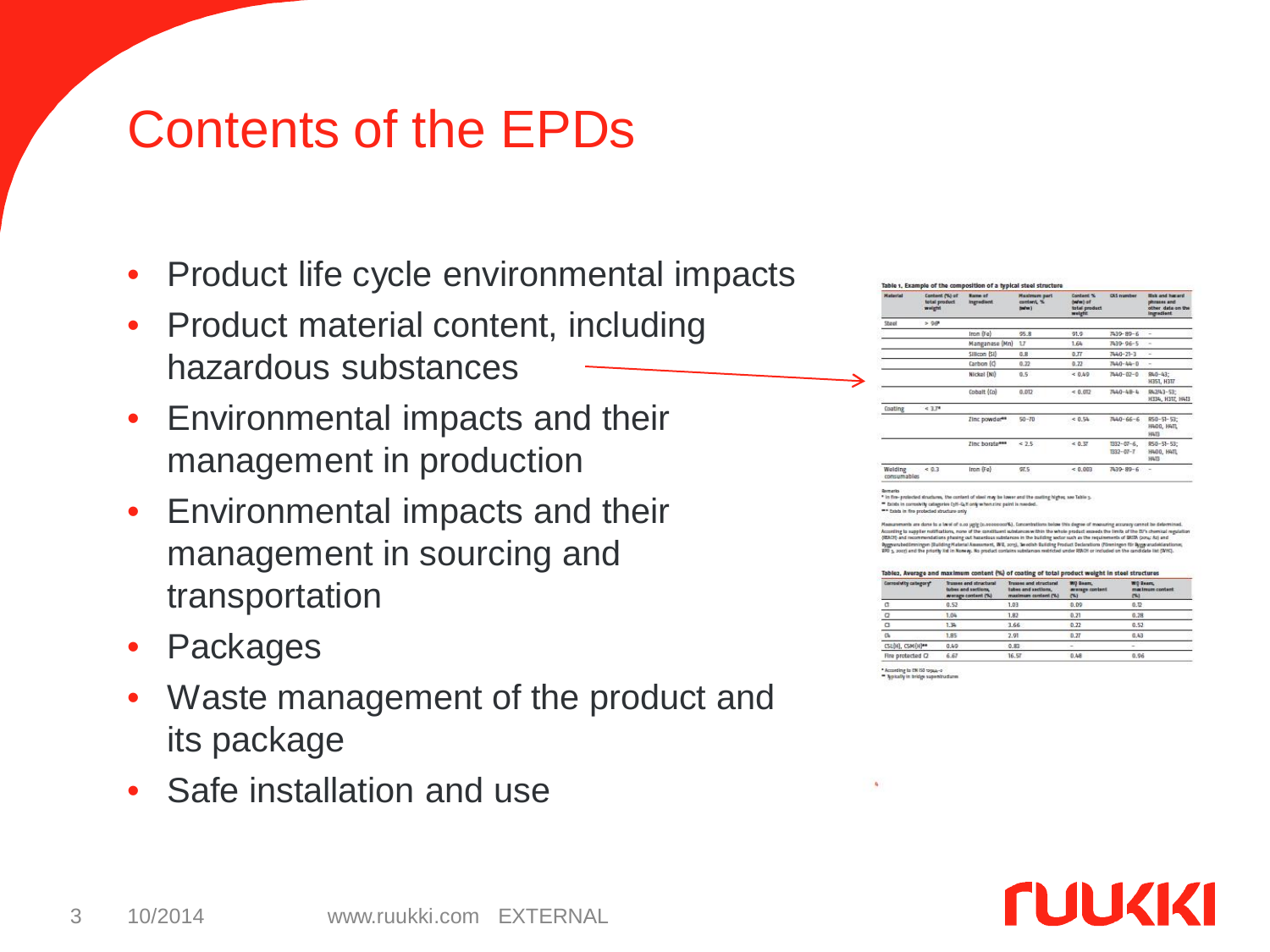#### How can be EPDs be used?

#### • As a certificate for

- Product life cycle environmental impacts, when EPD is required
- General life cycle environmental impacts, like global warming potential or energy usage
- Product material content and included hazardous substances
- Answer for questions about
	- General environmental information related to production
	- How product and its package waste can be treated

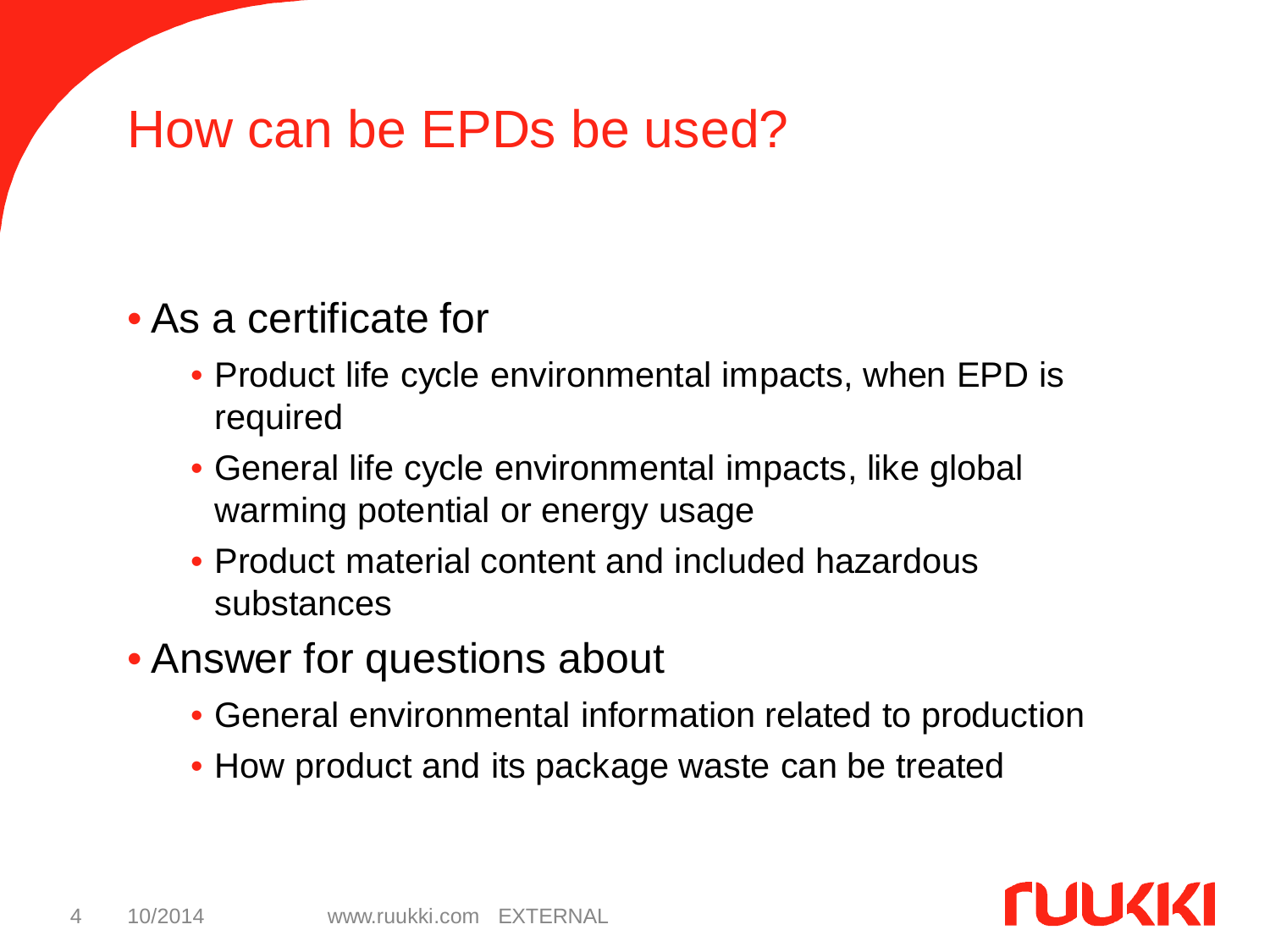#### Product life cycle environmental impacts

- Product life cycle
	- Raw material extraction  $\rightarrow$  The end of product use
- LCA = Life cycle analysis
	- Environmental impacts for all stages of product life cycle
- Life cycle information of a single construction product is a tool for calculating the environmental impacts of a building
	- Target may be e.g. low global warming potential (GWP)

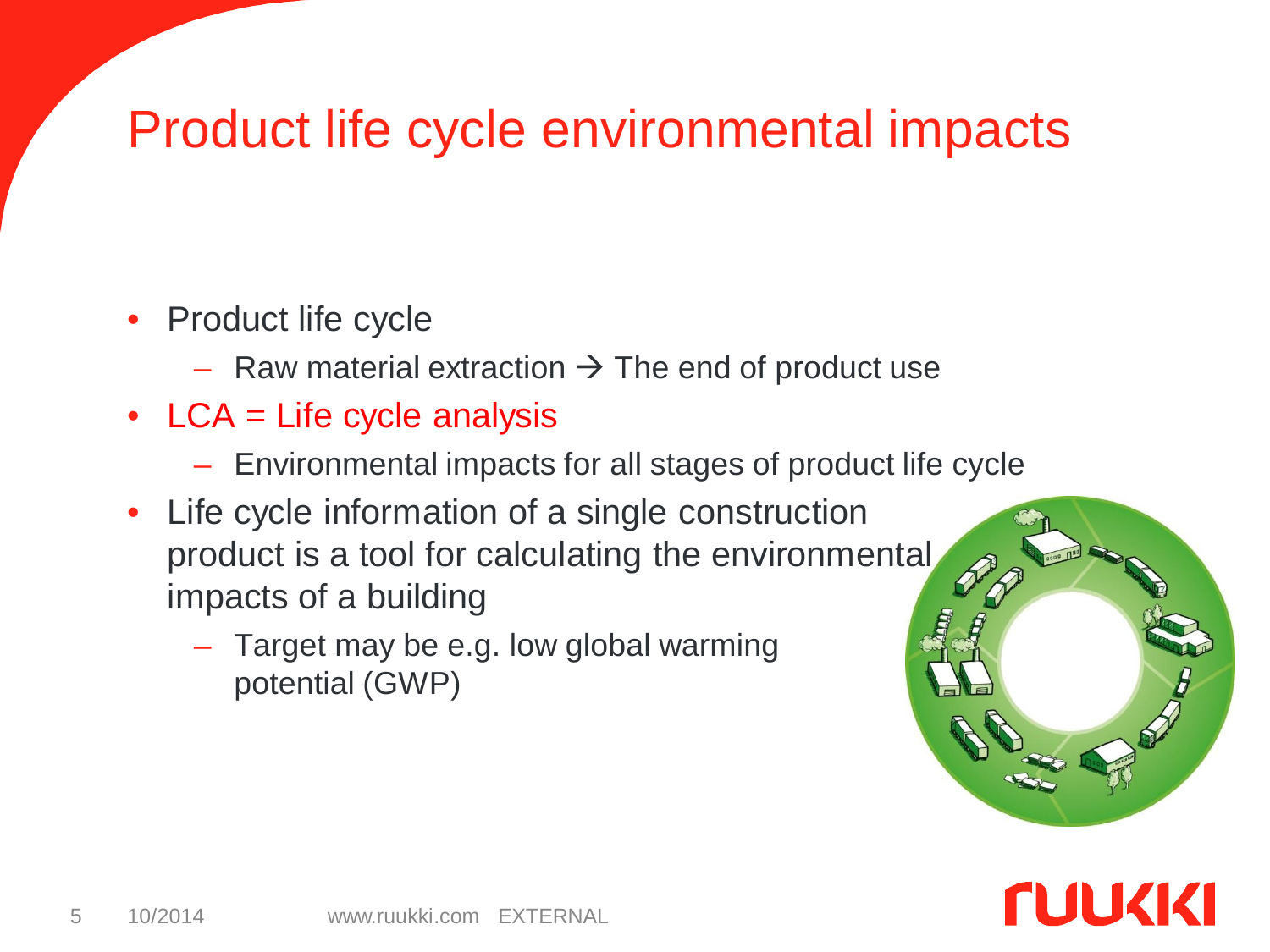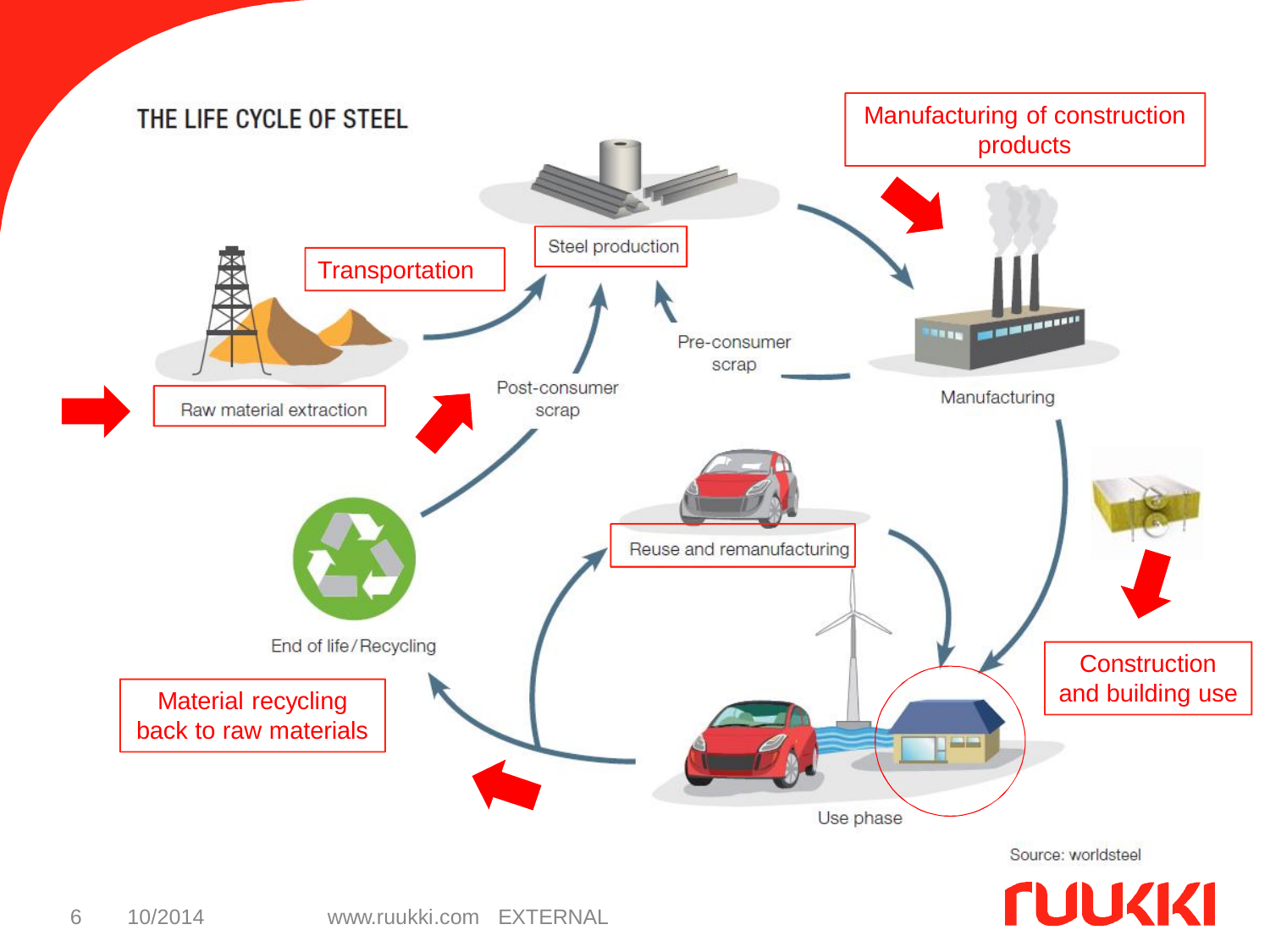

#### **NUKKI**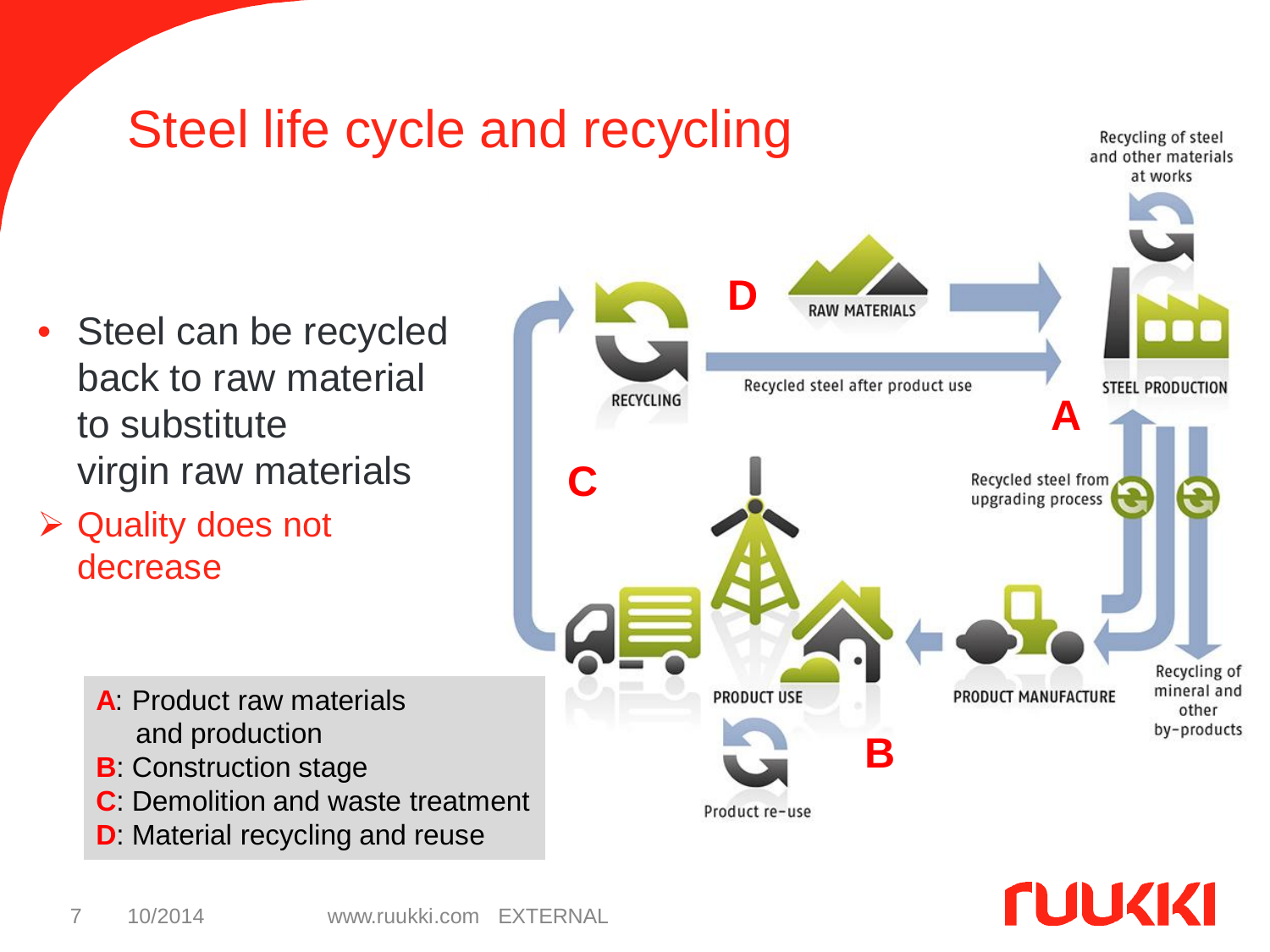## In a demolished building, typically more than 90% of the steel is recycled.

(International Symposium on Life Cycle Assessment and Construction 2012)

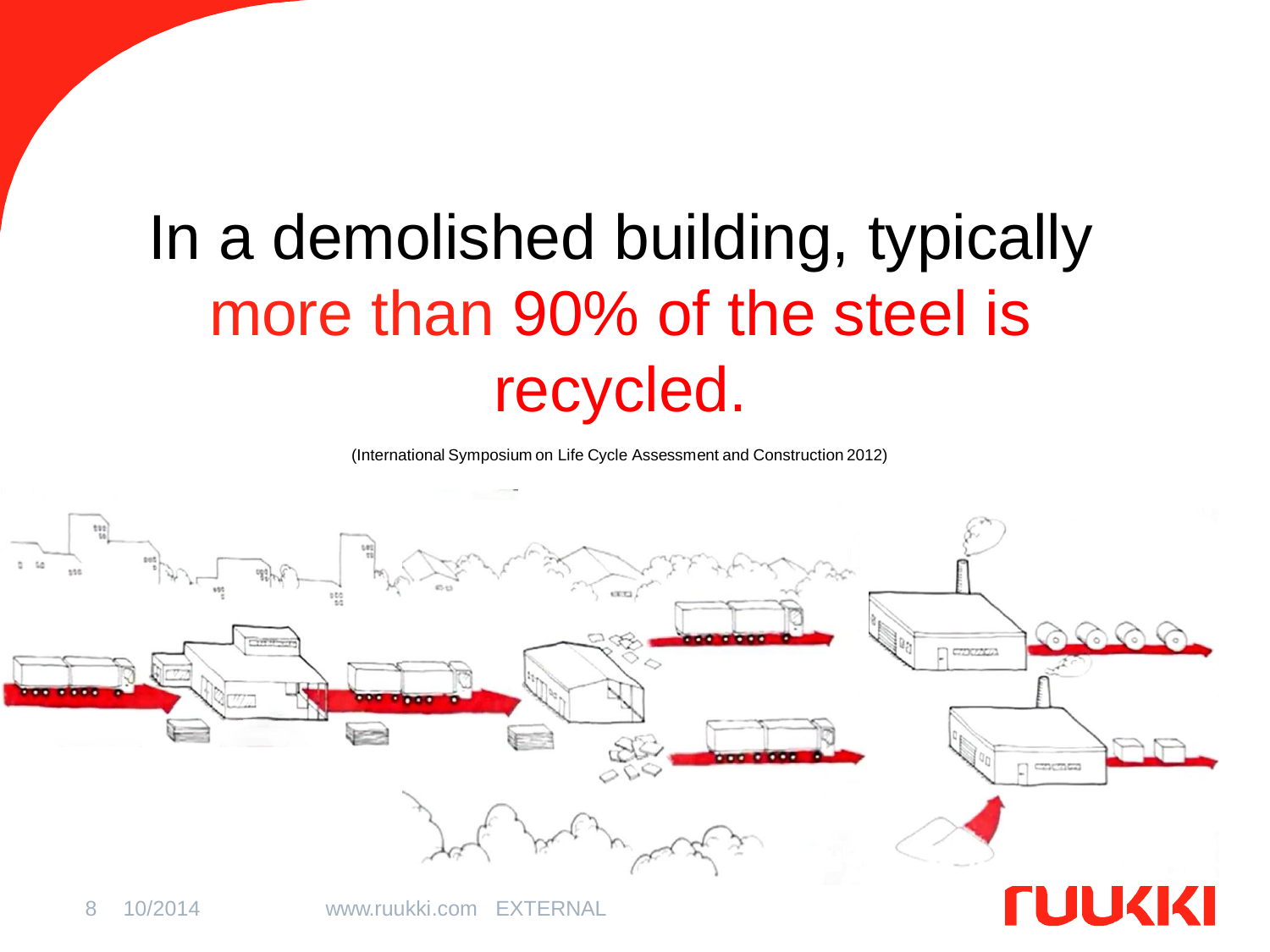#### EPD Content requirements

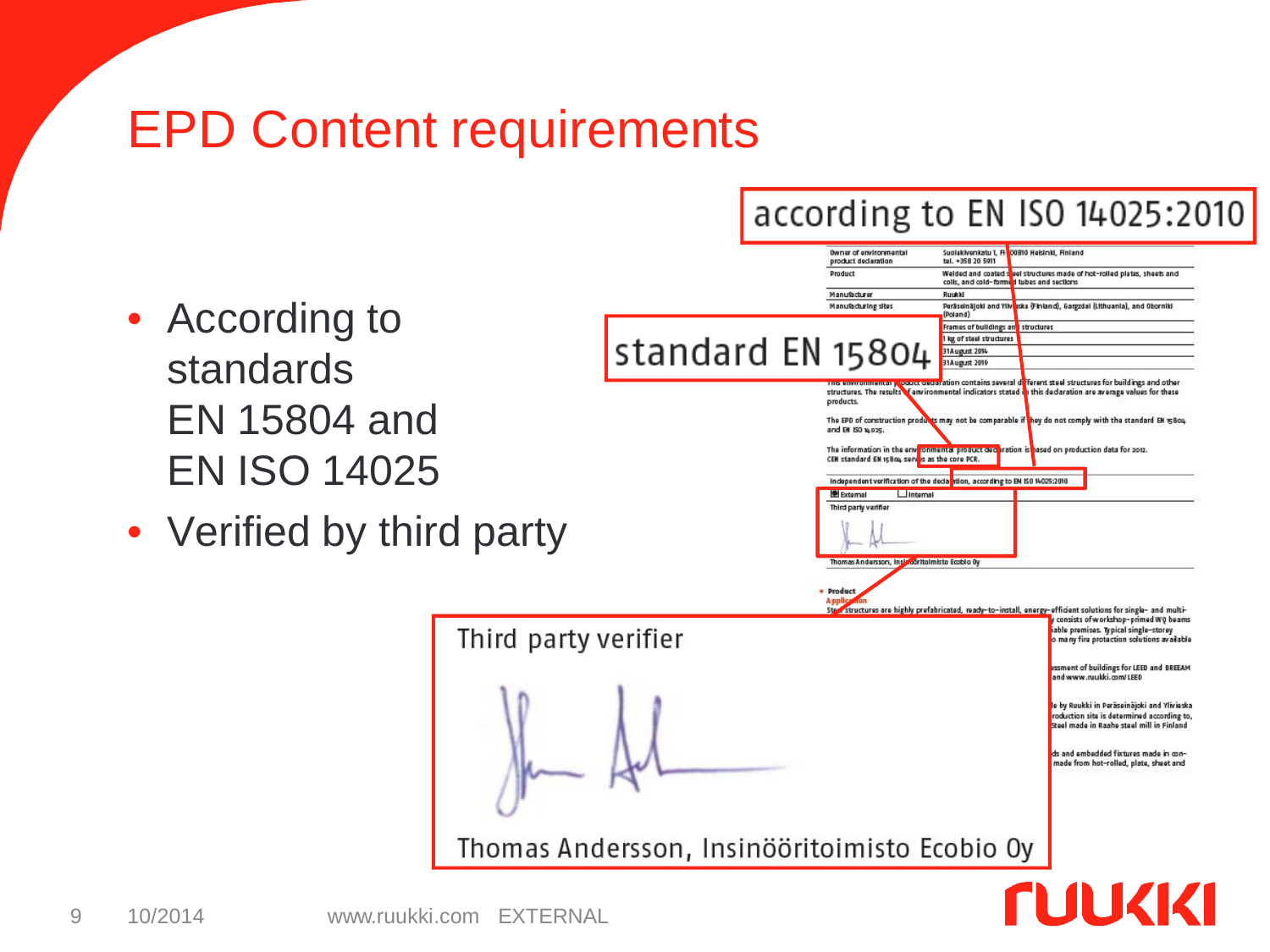#### Special characteristics of steel life cycle

- Ruukki EPDs cover life cycle stages A1, A2, A3 and D
- Company specific data from Ruukki
- End of life recycling benefits of steel are declared in module D

witts and loss beyond the syste Ay<br>Manufactur-<br>Ing Product boundary **Tax** stage lots materia Ro-use, recovery supply regiding poter Parameters describing environmental impacts Global warming potential GNP kg CD, equiv. 2.44  $0.01$  $0.25$  $-1.30$  $2.71$ stratospheric or one layer ODP Acidification potential of soll kg S0, equiv  $\frac{1}{2}$  Ref $10-1$  $1.07x10-x$  $7.90x10 5.48x10$ 0.16x10-a and water sources AP Eutrophication potential EP  $-878x10-x$ kg (PO<sub>a</sub>)-r equ  $5.00x10 10x10-i$  $5.70x10-1$  $5.75x10-$ Formation potential kg ethene  $3.77x10^{-4}$  $.20x10^{-1}$  $1.50x10^{-1}$ .80x10  $6.43x10^{-4}$ of tropospheric arone POCP equiv Ablotic depletion potential of  $.26x10 2.76x10 .28x10 -1.30(10$ kg 58 eg 5.70x10tropospheric crone (ADP-elements) Abiotic depletion potential M/ net 24.19 0.19  $3.21$ 21.59  $-13.70$ ADP-fossil fuels **Indficiales** Parameters describing resource use and primary energy Use of renewable primary MJ, net 0.44  $0.01$  $171$ 2.16 8.75 energy used as energy car to calorific value Use of renewable prima MJ, net  $0.0^{\circ}$  $0.0$  $0.0$ 0.0  $0.0$ calorific value energy resources used **CIN** material Total use of renewable  $0.44$  $0.01$ 2.16  $0.75$ MJ, net  $177$ primary energy **ANNUSERS** calcelfle value Use of non-real awable<br>primary on ay used<br>as energy arrier MJ, net 12.84 0.39 4.74 17,78  $-0.87$ calorific value Use of yon-renawable 1.67 MJ, net 12.30  $12.1$ 

**Benefits and loads Parameter** Unit **Product stage**  $-17.18$ beyond the system  $A1$  $A2$ **Product** A3 boundary ١o Raw **Transport** Manufacturstage Total material l a ing Re-use, recovery, supply o recycling potential  $(10^{-1}$  6.28x10<sup>-1</sup> Parameters describing environmental impacts 3.66x10<sup>-2</sup> Global warming potential GWP kg CO<sub>2</sub> equiv. 2.44  $0.01$ 0.25 2.71  $-1.30$ x10<sup>-4</sup> 4.39x10<sup>-4</sup> Components for re-use kg Materials for regicling kg Materials for energy recovery kg Raahe steel mill: **Exported energy** MJ per energy camler  $-0.04$ 1.6 kg (66 %)**NUCKKI**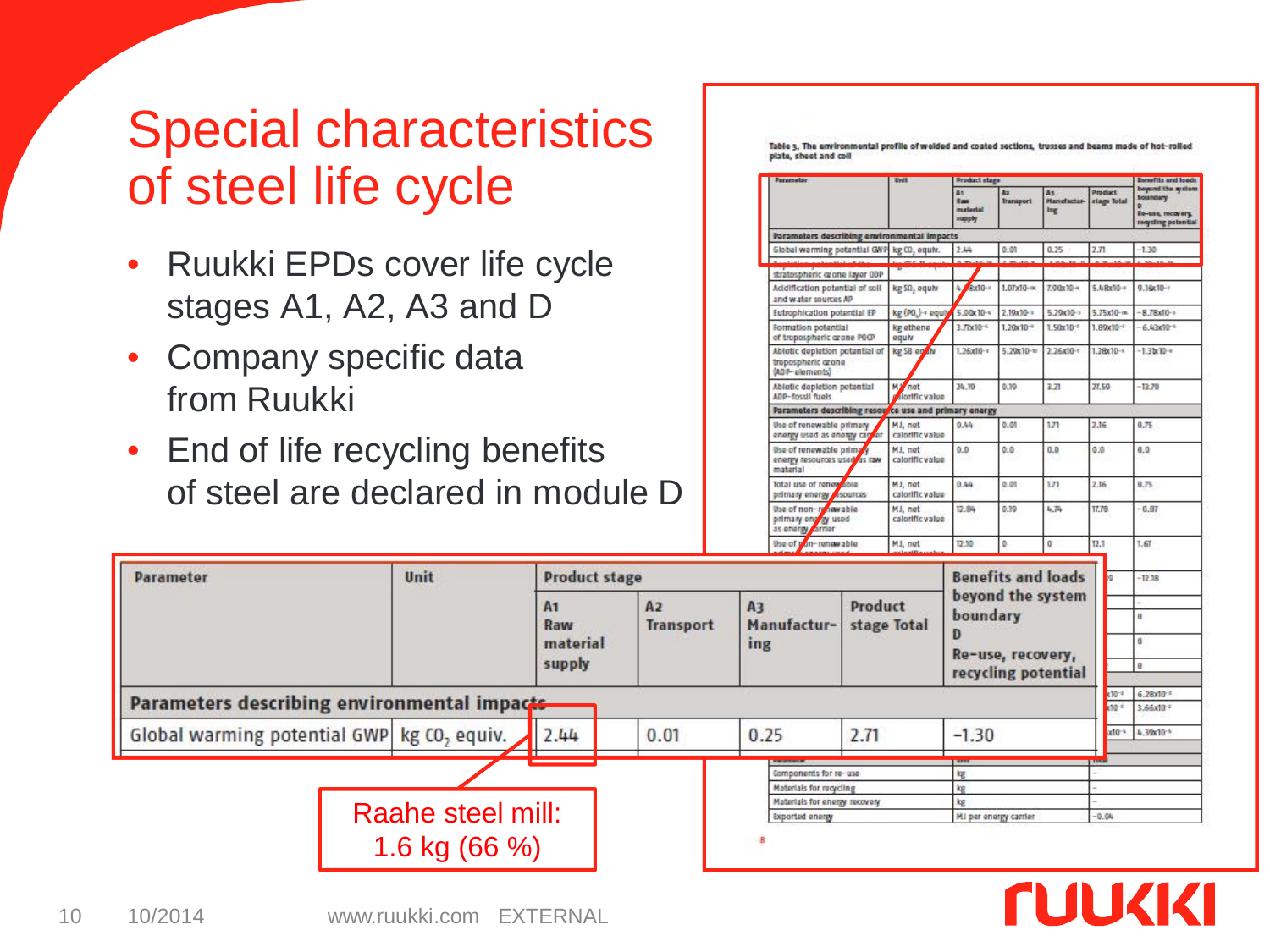#### **Ruukki and EU average steel products' GWP 2012**

### **Steel** manufacturer makes a difference

We are among the best in the world in iron making  $CO<sub>2</sub>$  efficiency. Ruukki uses nearly the minimum amount of carbon raw materials possible with current technology.



All beams welded and coated in Ruukki Construction production site in Europe, data based on year 2012. Steel production of EU average steels is based on worldsteel data 2005 - 2008. End of life recycling rate of 90 % is included. Most deliveries are a combination of hot rolled and cold formed beams.

#### **NUKKI**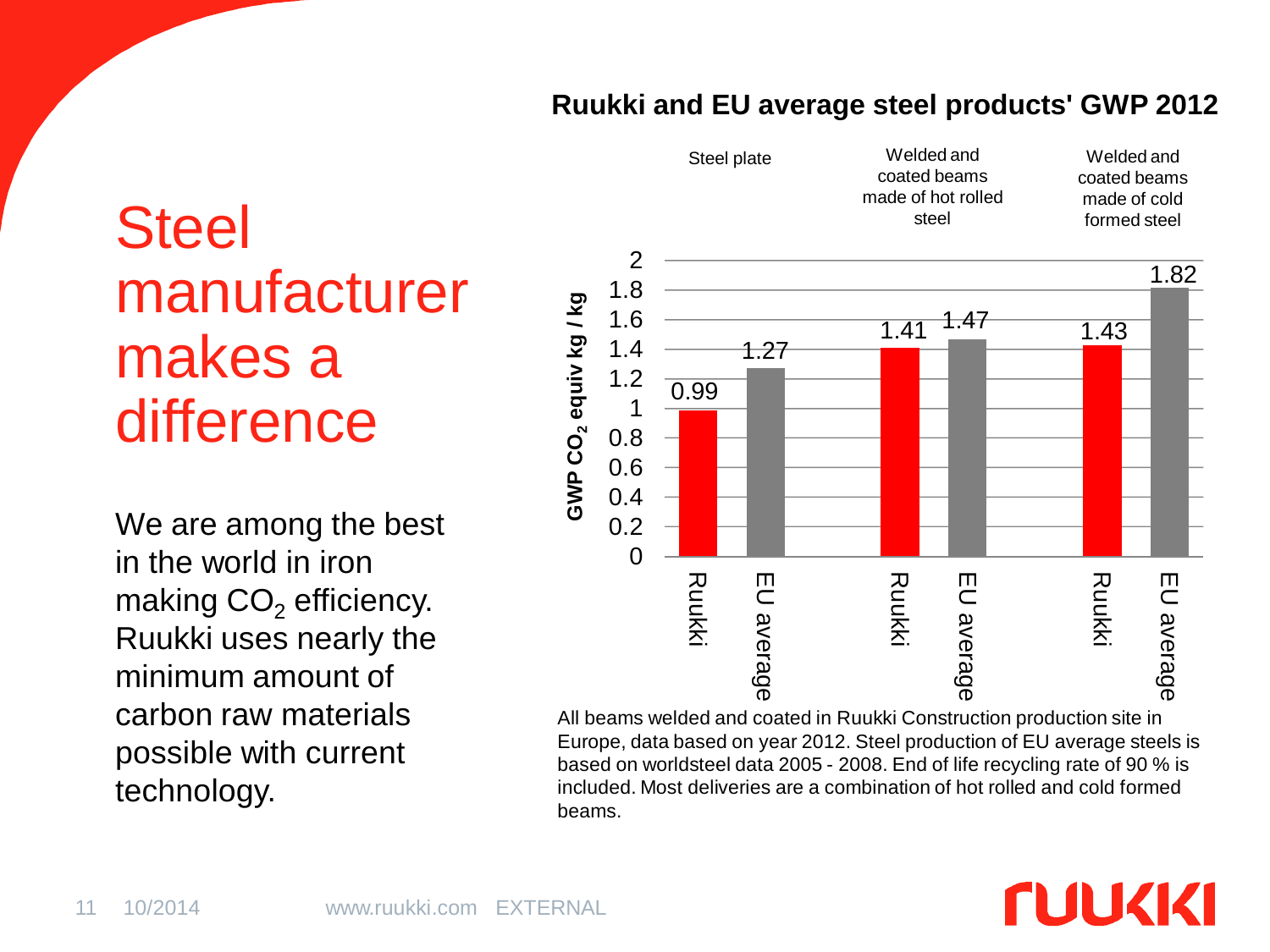

**NUVKIKI** 

www.ruukki.com EXTERNAL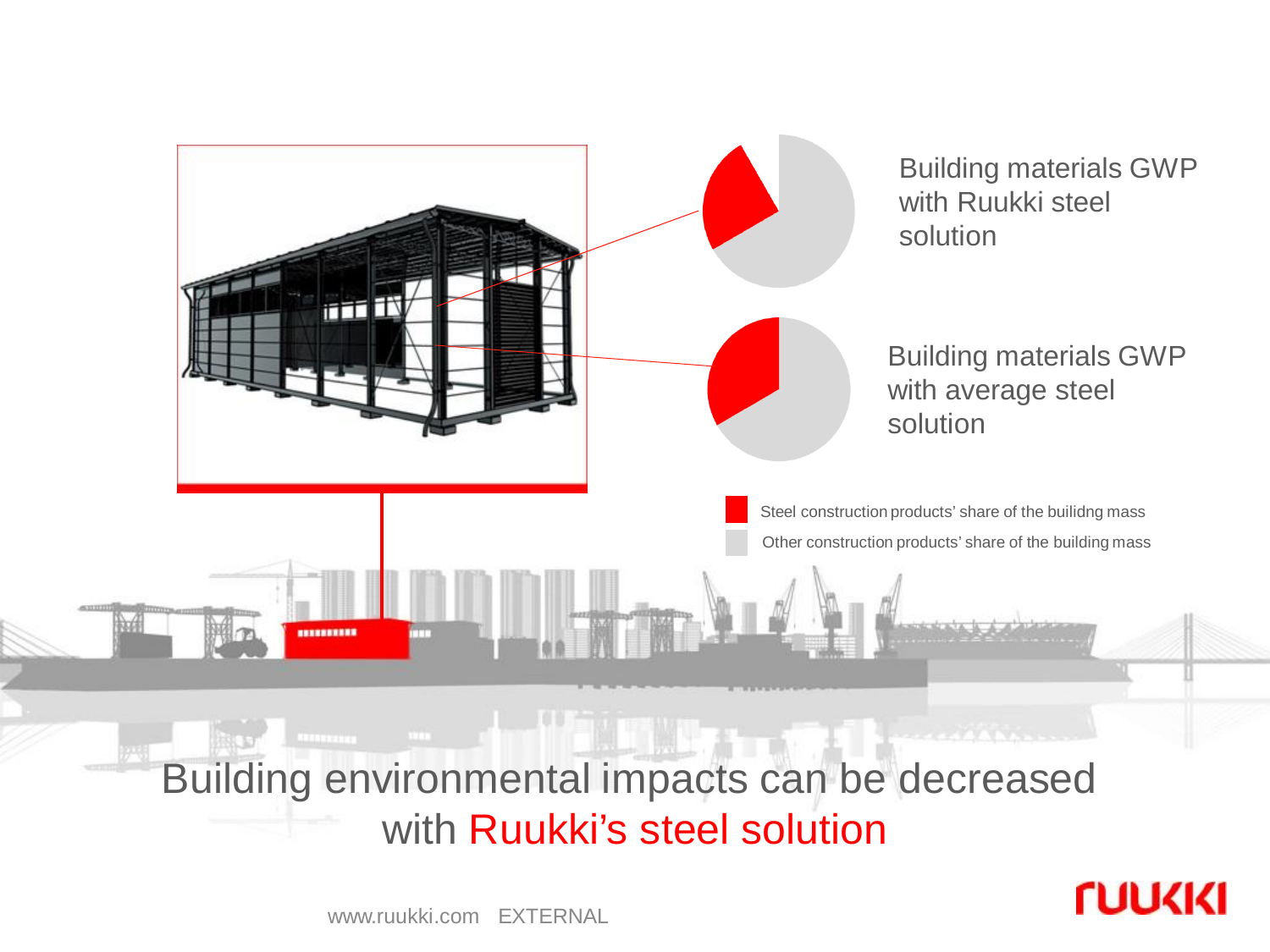**For our customers:**

# **<sup>A</sup> Promiseis what makes the difference**

**FUUKKI** 

[www.ruukki.com/epd](http://www.ruukki.com/epd)

13 10/2014 www.ruukki.com EXTERNAL